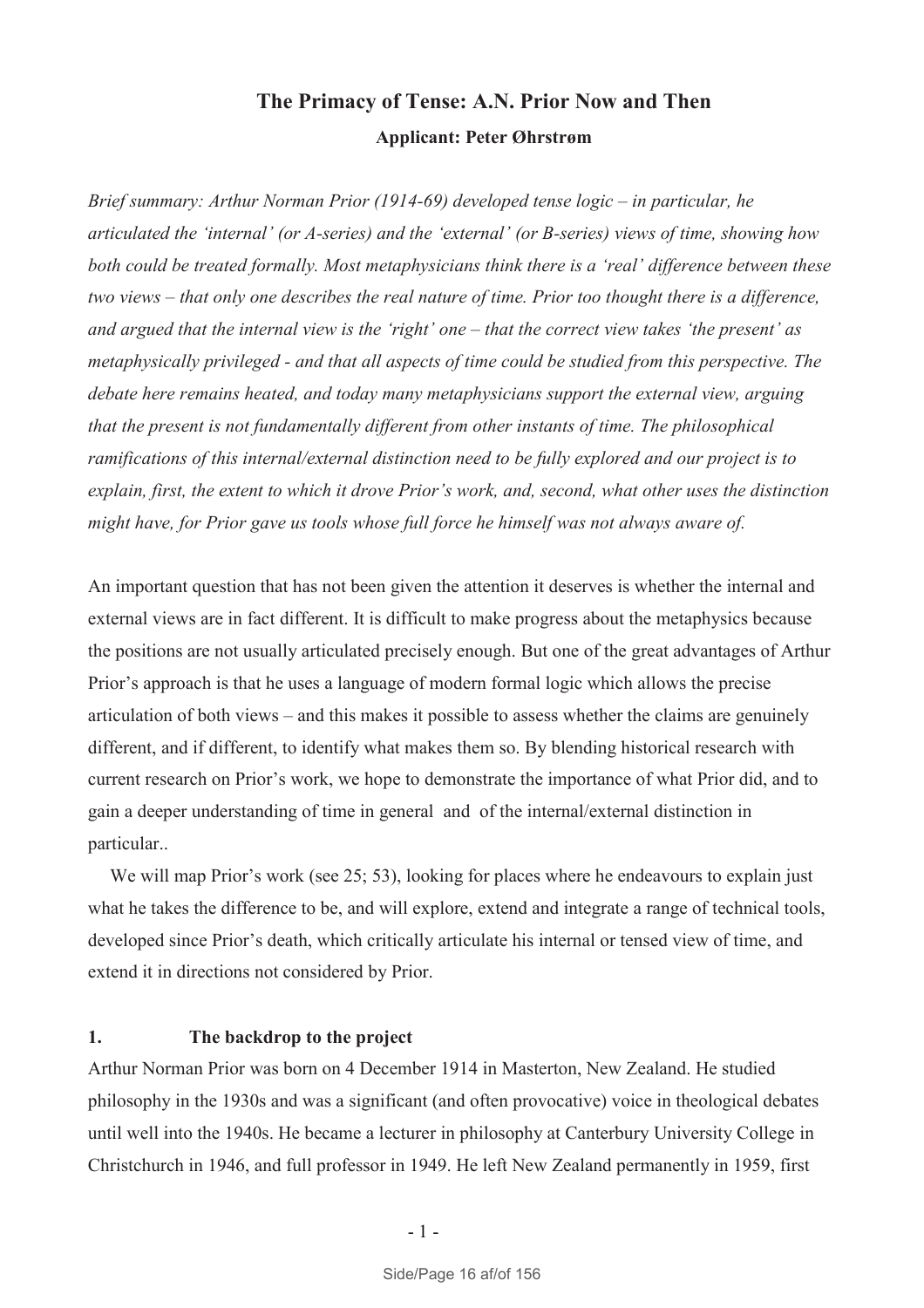taking a chair in philosophy at Manchester University, England, and then becoming a fellow of Balliol College, Oxford, in 1965. Prior died on 6 October 1969 in Trondheim, Norway (20; 49; 51).

## **1.1 The study of Prior's Nachlass and the development of Prior studies**

Prior wrote a lot and many of his papers have still not been published. Most of Prior's Nachlass is now kept at the Bodleian Library in Oxford, but there are papers elsewhere. A Virtual Lab for Prior Studies (VL), a joint cooperation between Aalborg University (AAU) and The Royal School of Library and Information Science, University of Copenhagen (KU), has been established (54) and this is giving rise to a flourishing international community of Prior researchers. With permission from the Bodleian Library, the Prior collection has been photographed, and there are now more than 6000 digital photos in the VL. In addition to the material kept at the Bodleian, other texts and letters from Prior have been located and are being added to the VL. The Nachlass (53) is edited based on the work carried out in the VL. This model should be further developed in the project (see 43).

 The Nachlass has already yielded important insights. For example, David Jakobsen defended his PhD thesis on Prior's contribution to metaphysics, at Aalborg University in April, 2013, based heavily on evidence from Prior's unpublished papers. Jakobsen (27) showed that a number of newly discovered texts lead to a far better understanding of Prior's metaphysical ideas. A second example is the recent work on Prior's somewhat neglected work on the temporal indexical 'now' (8). Drawing on the archived correspondence between Hans Kamp and Arthur Prior, and combining this with technical results from contemporary hybrid logic, it established that Prior had indeed correctly isolated the basic logic of 'now'.

#### **1.2 The significance of A.N. Prior's ideas in contemporary thought**

Prior's thinking (particularly his insistence on taking an internal perspective on time) has also had significant influence in areas beyond metaphysical philosophy. Perhaps the most spectacular example comes from computer science. In the 1970s, Amir Pnueli (1941-2009) realised that Prior's temporal logic was the framework needed for reasoning about the dynamic behaviour of software and hardware (49:344-45; 50). These ideas are now a standard methodology in computer science indeed, in 1996 Pnueli received the Turing award (the Nobel Prize of Computer Science) for his application of temporal logic to computation.

Prior's ideas are also highly relevant to the study of natural language. Contemporary semantic theory draws heavily on the work of Richard Montague (who made use of Prior's temporal logic in his classic work) and Hans Kamp (who took a course in tense logic taught by Prior at UCLA in the late 1960s). Thus Prior's ideas are built into the DNA of much contemporary semantic research. And there are many Priorean themes here that deserve a deeper exploration, such as his views on

 $-2-$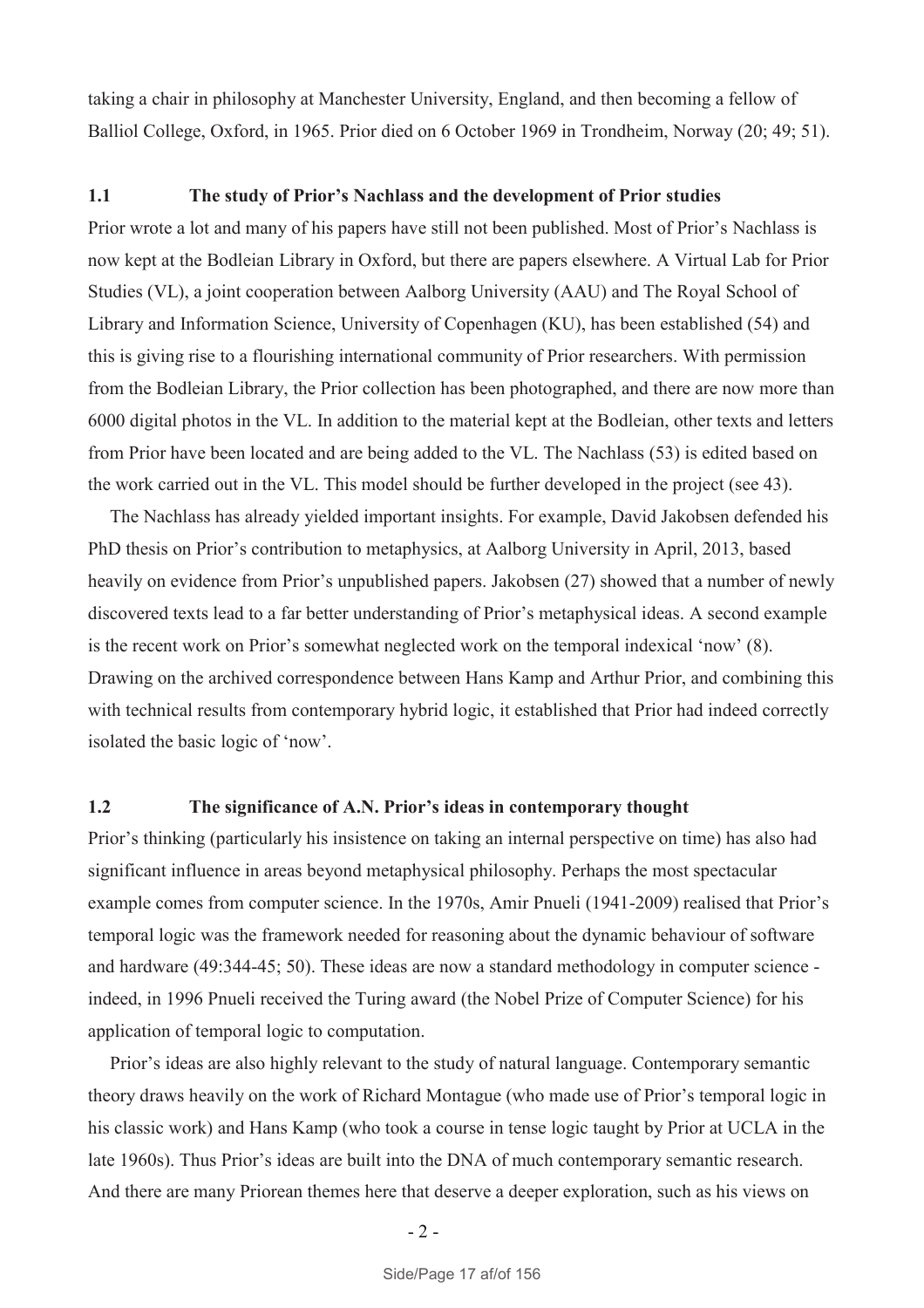tense, temporal reference, intervals, and events, and his prescient later work on indexicality. Recent work at RUC has addressed some of these (6; 7).

## **2. The focus of the project**

Prior's work has had a lasting influence in logic itself. Critics of Prior's tense logic, and of the 'presentism' which goes with it, point out that there are things his logic cannot say. Prior himself suggested ways of expanding it. Late in his life Prior developed his tense logic into what he called 'egocentric logic'; nowadays it is usually called 'hybrid logic'. During the late 1980s and early 1990s hybrid logic established itself as an important logical discipline. One reason for this was the ease and generality with which inference systems could be devised in hybrid logic. Three project members played a prominent role in this work: see (12; 13; 14; 15). Indeed, Braüner (18) devotes a book to this topic. The modern edge of Prior's egocentric logic is the hybrid logic being done in Denmark. The key to hybrid tense logic is that terms which in the external perspective are terms in a tenseless metalanguage (which is used to explain a tensed object language) are incorporated into the tensed object language itself. Prior held the view that if the terms were actually represented by 'propositional' letters (rather than individual variables), they enabled his tense logic to provide a powerful account of the internal perspective on times – and indeed, on other domains – a perspective which can do all the work that an external perspective can. Prior and his PhD student Robert Bull started the long process of exploring the consequences of this idea, a process continued in (2; 11; 24; 33). There seems to be a consensus that this expanded logic is at least as powerful as the standard logic used by advocates of the external perspective. But this needs to be made more precise: in what sense and to what extent are these perspectives formally equivalent? Secondly, what implications do such formal equivalences have for metaphysics? And finally, how do Prior's own writings illuminate the first two questions? These things – hybrid logic and Priorian scholarship – have never been systematically brought together before.

We want to use the insights from hybrid logic and the insights from a historical survey of Prior's own views on metaphysics and theology, to see what kind of difference (if any) there is between the internal and external perspectives. The reason this has not previously been done is because, typically, logicians have not appreciated the metaphysics, and the metaphysicians have been largely ignorant of the logic. Prior himself was *both* a logician and a philosopher, and in Prior's work the one always informs the other. This means our own investigations require sensitivity about the links between the logic and Prior's wider thought, and an appreciation of the way the modern tools can be used in conjunction with a close historical study of Prior's own writings, both published and unpublished. It is the combination of all of this which makes our project unique.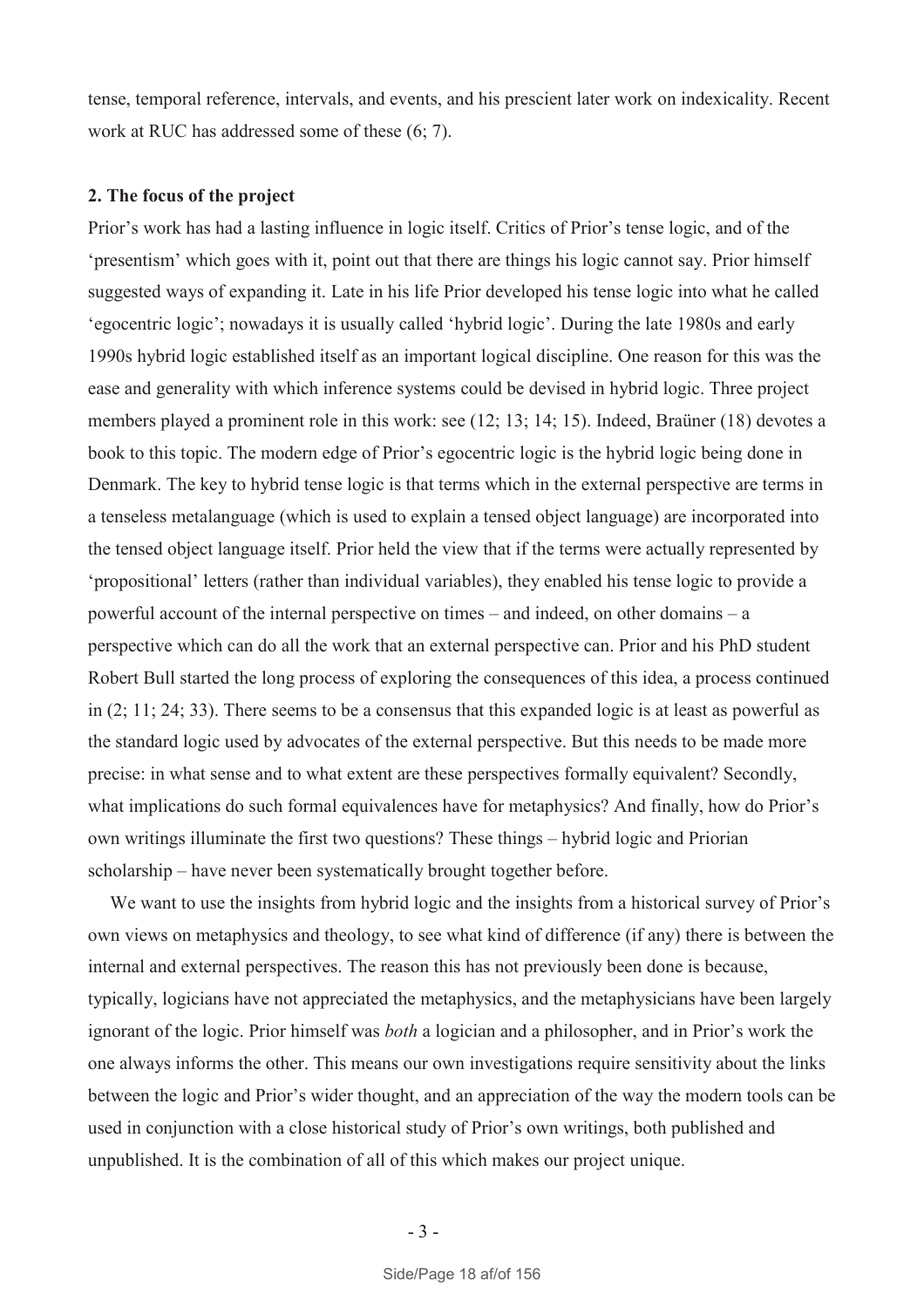In what follows we list a number of specific themes crucial to Prior's work, which bear on the relation between the internal and the external perspective. Each of these themes will be investigated by looking both at the history of Prior's thought and at the logics he developed, and a key part of our work will be to integrate the insights of both aspects, and to develop them in novel directions. We have tried to make this project self-contained and specific enough to be achievable in the period of the grant, but we would like to stress that there will be many spinoffs for future researchers to develop and explore.

#### **2.1 Specific questions we plan to tackle:**

- · *The concept of time.* Since St. Augustine's celebrated remarks it has been the common view that time cannot be defined. But it can certainly be discussed, and indeed it has been intensively debated in philosophy. One famous debate of particular relevance to the project concerns the relationship between what McTaggart termed the A-series (internal) and the B-series (external) views of time. Prior favoured an A-series account of time. Indeed, he argued that time should be seen as *constructed* from tense logic (47). Others (e.g. D.H. Mellor; 29; 30) have favoured a Bseries account of time. We will investigate the various positions and arguments regarding the internal/external distinction and use the tools of contemporary hybrid logic to map the various positions more precisely. We shall also discuss the idea of branching time (another key Priorean theme) and its relations to ideas on time in physics and other sciences (1; 21; 32; 34; 44; 46; ), again using contemporary logical tools when appropriate.
- · *Hybrid logic.* An important part of this project will be to examine in detail the ways in which hybrid logic can articulate Prior's conception of the dependence of time on tense. One motivation for this extension is the need to incorporate features of everyday human language. For Prior, the operators of tense logic captured the essence of human temporal talk. In many respects Prior got things right: his insight that tense logic captured the situated nature of everyday tensed talk remains fundamental, and his work on the temporal logic of the indexical 'now' was skilled and insightful. But Prior's own tense logic requires further extension to provide an account of many features of temporal discourse in natural language (8; 9). Some of these features, such as those found in hybrid logic (3; 17; 19), provide interesting solutions to standard problems in natural language semantics, but their potential has never been systematically explored. We will examine the work in the semantics of tense and aspect since Prior's death, with particular attention to its role as an articulation of the internal view of time.
- · *Temporal logic and metaphysics.* As noted above, Prior's tense logic needs to be supplemented in the direction of hybrid logic, so an important part of the project will be to concentrate on the question of whether and how this enriched tense logic affects the question of a metaphysical

- 4 -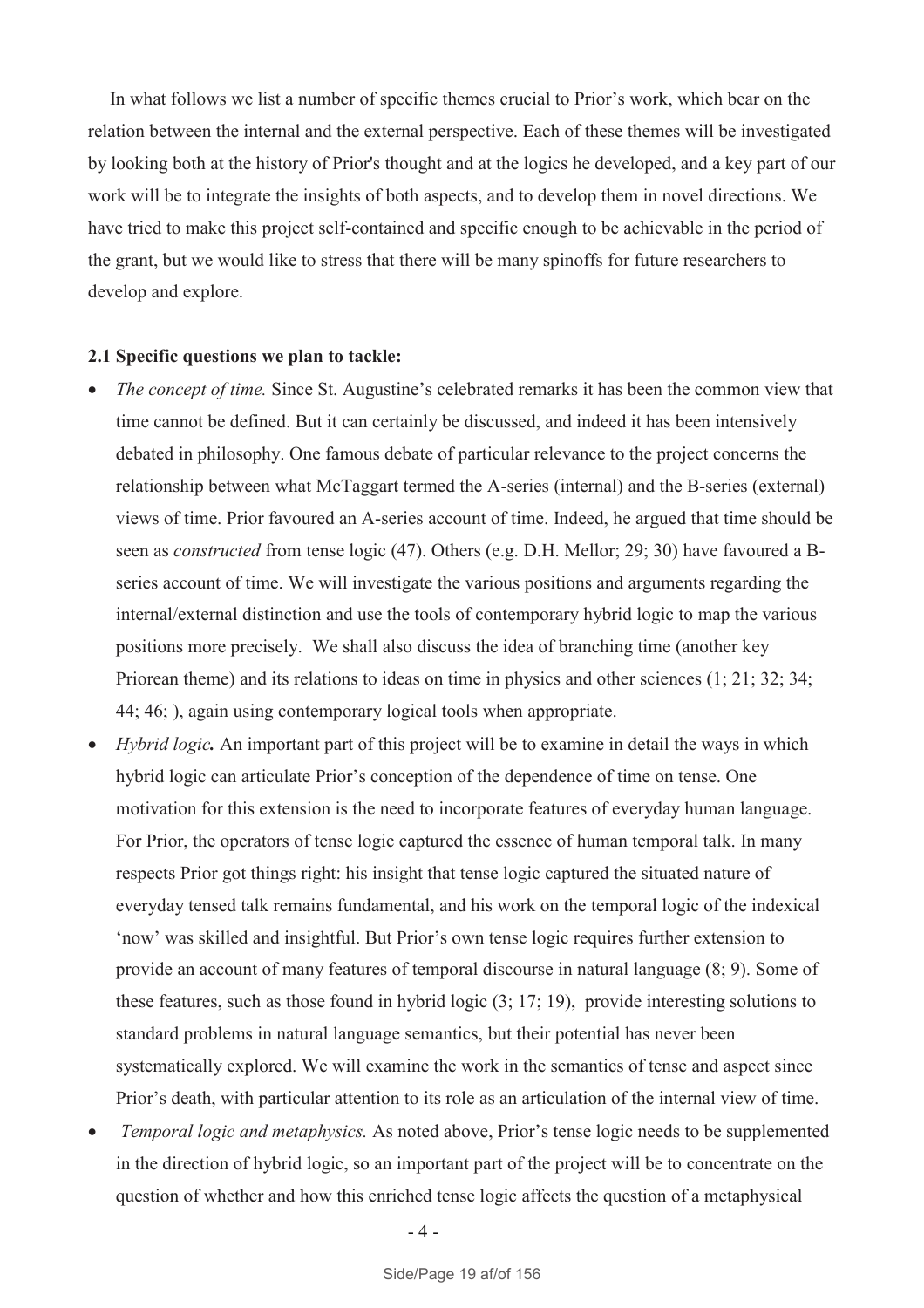difference. For although Prior used this kind of language he preferred not to endorse the entities that this enriched language appears to refer to. But there are indications in his philosophical writings about what he might have said about the metaphysics of time, and we want to see how they can illuminate our understanding of the internal/external divide, and how it relates to the current debate on the metaphysics of time (16; 35; 36; 42).

- · *Time, determinism and existence.* One of Prior's most important motivations for creating a logical language of time was his wish to deal with the apparent conflict between the doctrines of divine foreknowledge and human freedom (cf. 39; 45; 52). Prior was also extremely interested in the notion of existence and the relations between time and existence; he was one of the first researchers to appreciate the importance of a famous principle called the Barcan formula. He questioned its acceptability in tense logic and developed his Q-system to explore the underlying issues. In the project we intend to study how Prior's ideas on such theological and existential problems might link with questions in the metaphysics of time (22; 23; 31; 48).
- · *Ethics and deontic logic*. During the 1940s Prior was deeply interested in the study of ethics. In 1949 he published the book, *Logic and the Basis of Ethics* (37). He later wanted to combine ethics with models of reasoning, and became interested in deontic logic, the logic of obligation and permissibility. The correspondence between Prior, von Wright and others who contributed to the early development of deontic logic has never been studied in detail before. The project will investigate to what extent moral reasoning, when formalised in the manner considered by Prior, with the addition of more recent logical tools (cf. 4; 5; 10), can be of help in addressing the question that underlies the project: to what extent does the internal (A-series) approach to temporal reasoning spill over to the deontic domain?

#### **3. Project organisation**

The project requires two kinds of expertise: the historical and philosophical study of Prior's works and the use of hybrid logic in developing his tense logic. The project will be organized around these two aspects. The historical/philosophical study will be directed by Øhrstrøm using the resources of the VL developed jointly by AAU and KU; an important goal of the project is to continue developing the Prior VL. This requires the expertise in the Digital Humanities (43) provided by Per Hasle and his associates. The study of the logical extensions of Prior's work will be directed by Blackburn at RUC. This group is built around philosophers and logicians associated with the Danish CADILLAC network (55) and the Modality and Modalities workshop (56). The project will thus create a genuine national network: the five Danish universities (AAU, AU, KU, RUC, SDU) and the Technical University of Denmark (DTU) are represented. – Internationally, we will cooperate with the researchers in the  $VL$  – in particular with the researchers in New Zealand (57).

- 5 -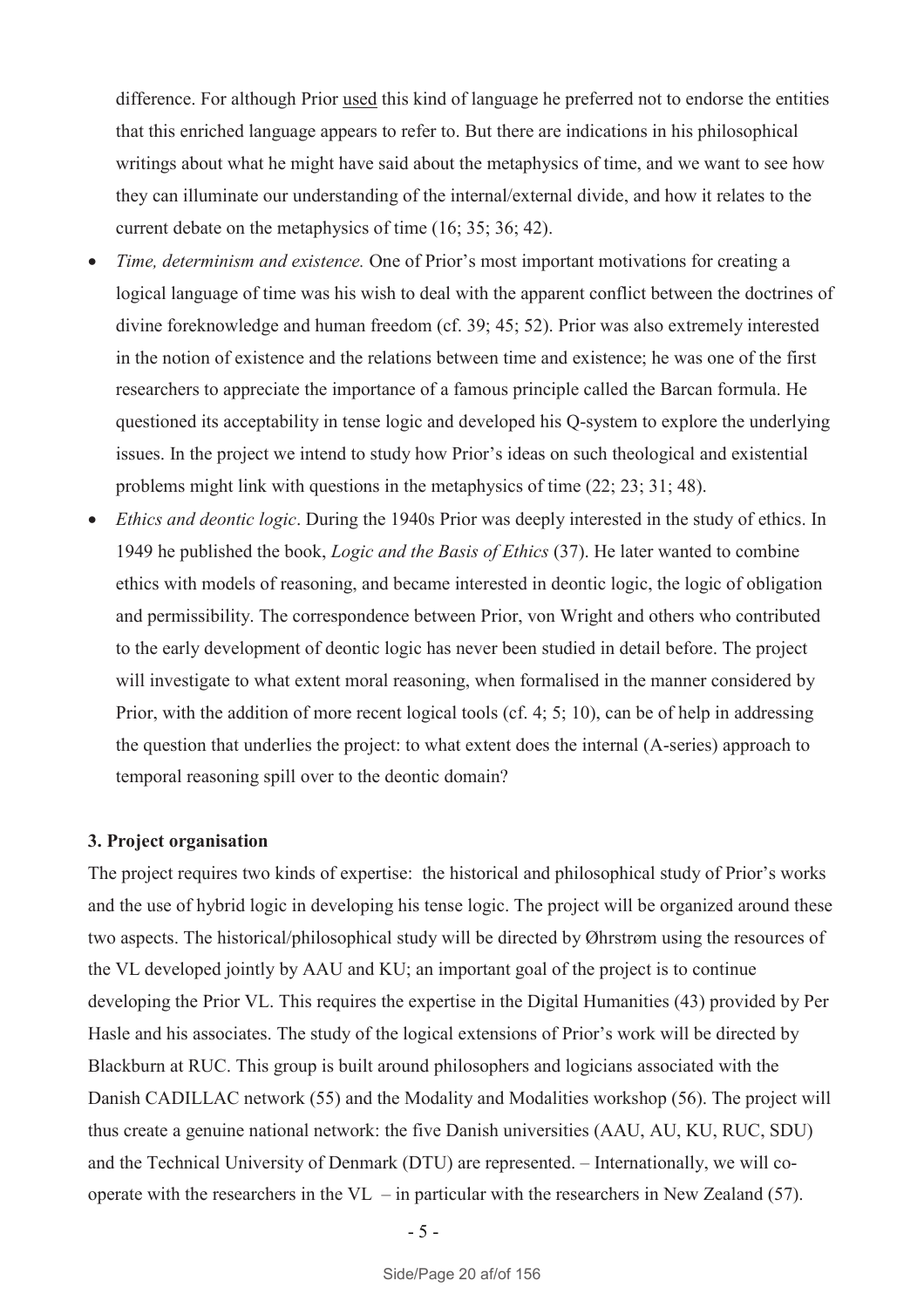**Group I includes:** Peter Øhrstrøm (chairman); Per Hasle; Thomas Ploug; Anne Gerdes; Lars Bo Gundersen; Volkmar Engerer; Henriette Roued-Cunliffe; David Jakobsen; Jørgen Albretsen.

#### **Group II includes:** Patrick Blackburn (chairman); Klaus Frovin Jørgensen; Torben Braüner;

Thomas Bolander; Jens Christian Krarup Bjerring; Julie Lundbak Kofod. The two groups will work closely together. We shall ensure a high degree of synergy between the sub-projects. Regular joint seminars will be held, and joint publications strongly encouraged.

#### **3.1 Postdoctoral research (David Jakobsen):**

In his Postdoctoral project David Jakobsen will study Prior's contributions to metaphysics, developing the ideas suggested in his PhD dissertation (27). This work will be based on Prior's publications and on a study of Prior's extensive correspondence. The Postdoctoral project will include at least the following three themes:

i) An analysis of Prior's notion of a 'system'. Prior referred to various kinds of 'systems'. In all cases he wanted to find the formal structures of the thoughts in question, and to present them in terms of consistent systems. This also seems to hold for his studies of ancient and medieval ideas. Analysing his notion of a 'system' may give rise to an account of Prior's method and general approach to metaphysics, including the role of logic.

ii) An investigation of Prior's ideas on time and existence. This includes a further study of Prior's presentism which, as suggested in (26), does not seem to be correctly represented in most of the current literature. This theme should also include a continuation of the analysis in (28) regarding Prior's work with a tensed ontology, which he considered to be "the untidiest and most obscure part of tense-logic" (39:172). Finally, the theme should include a systematic discussion of Prior's Qsystem according to which the language used in logic and scientific discourse grows, in the sense that more and more becomes statable.

iii) A study of Prior's attempts at constructing a logical framework which can be used in the various discussions of determinism versus indeterminism and in discussions of the semantics of future contingents. This should also include an analysis of the topics in the current tradition based on Prior's work on determinism/indeterminism, future contingency, ethics, and human freedom.

# **3.2 Doctoral research (Julie Lundbak Kofod):**

In her PhD study Julie Lundbak Kofod will focus on logical issues relating to temporal logic, hybrid logic and natural language semantics. Her research will be built around the following two related themes: